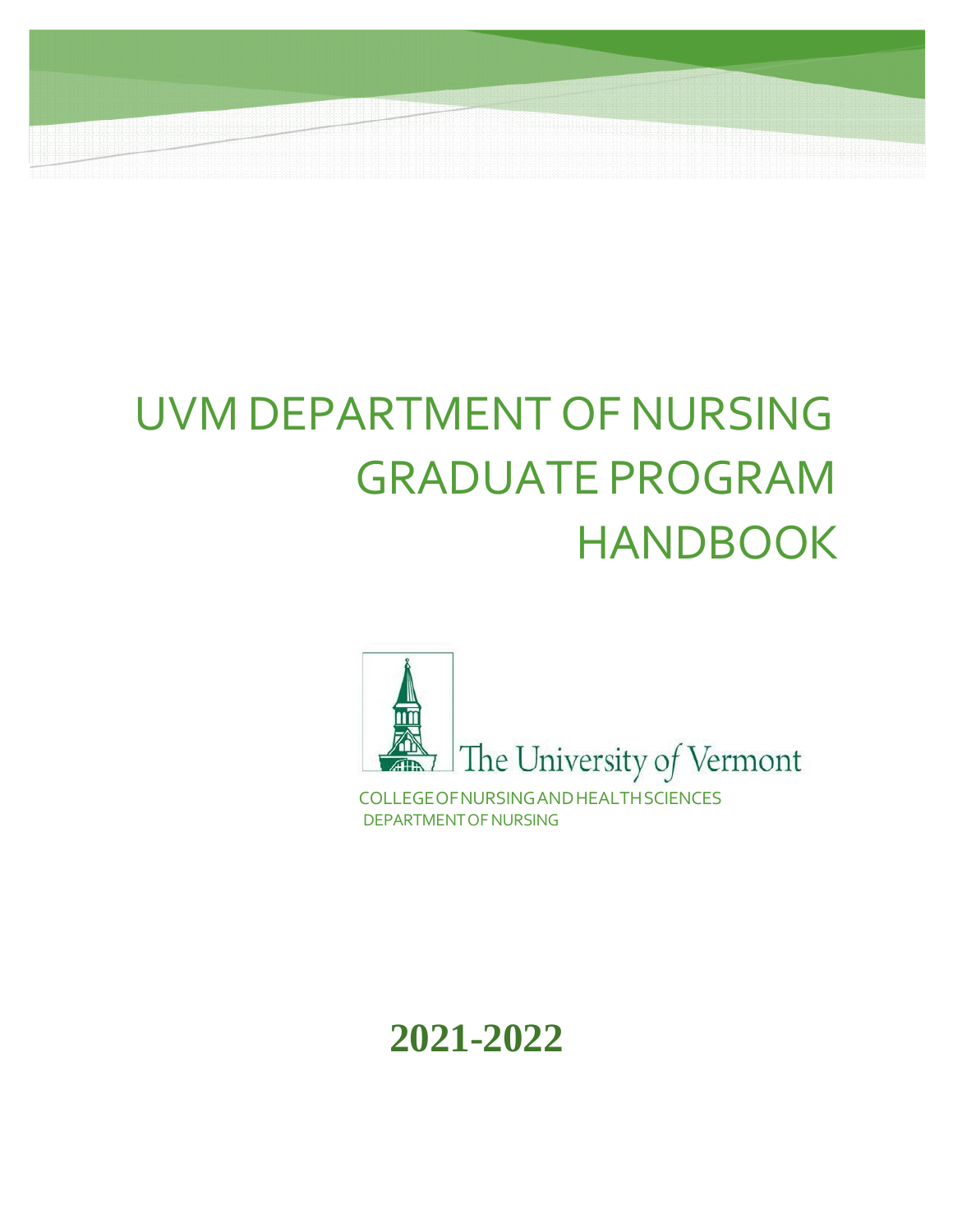#### **Handbook Overview**

The Graduate Student handbook provides information and guidance to both students and faculty for facilitating the progression of students to degree completion.

The Handbook contains policies and procedures related to the graduate nursing program. Additional policies and procedures are described in The University of Vermont Graduate Catalogue, the Cat's Tale, and official publications directed to students in the Department of Nursing, all graduate programs and the Graduate College. Students are held accountable for policies and procedures described in these official publications.

Students will be advised if any changes occur in the graduate program. For general announcements and messages, students are responsible to check the UVM email account daily. Questions regarding policies and procedures should be directed to your advisor or Department Chair.

#### **Disclosure Statement**

The Department of Nursing, subject to and consistent with the policies of The University of Vermont, reserves the right to make changes in course offerings and degree requirements as educational and financial considerations require. Students are responsible for staying abreast of current policies.

#### **Offices and Departments**

#### *Dean's Office*

Dean Noma Anderson College of Nursing and Health Sciences Rowell 105 Phone: (901) 490-2989 [Email: Noma.Anderson@med.uvm.edu](mailto:Noma.Anderson@med.uvm.edu) 

#### *Chair, Department of Nursing*

Rosemary Dale Rowell 216 Phone: (802) 656-3830 [Email: Rosemary.Dale@med.uvm.edu](mailto:Rosemary.Dale@med.uvm.edu) 

#### *Vice Chair/Director of Graduate Studies*

Jennifer S. Laurent Rowell 204 [Phone: \(802\) 656-](mailto:Melanie.keiffer@med.uvm.edu)3024 Email: Jennifer.Laurent@med.uvm.edu

#### *Graduate Program Support Specialist* Bea Cobeo Rowell Phone: (802) 656-2018 [Email: Beatriz.cobeo.1@med.uvm.edu](mailto:Beatriz.cobeo.1@med.uvm.edu)

## *CNHS Office of Student Services*

Rowell 005 Phone: (802) 656-3858 [Email: cnhs@uvm.edu](mailto:cnhs@uvm.edu) 

#### *UVM Student Health*

1 South Prospect St. Phone: (802) 656-3350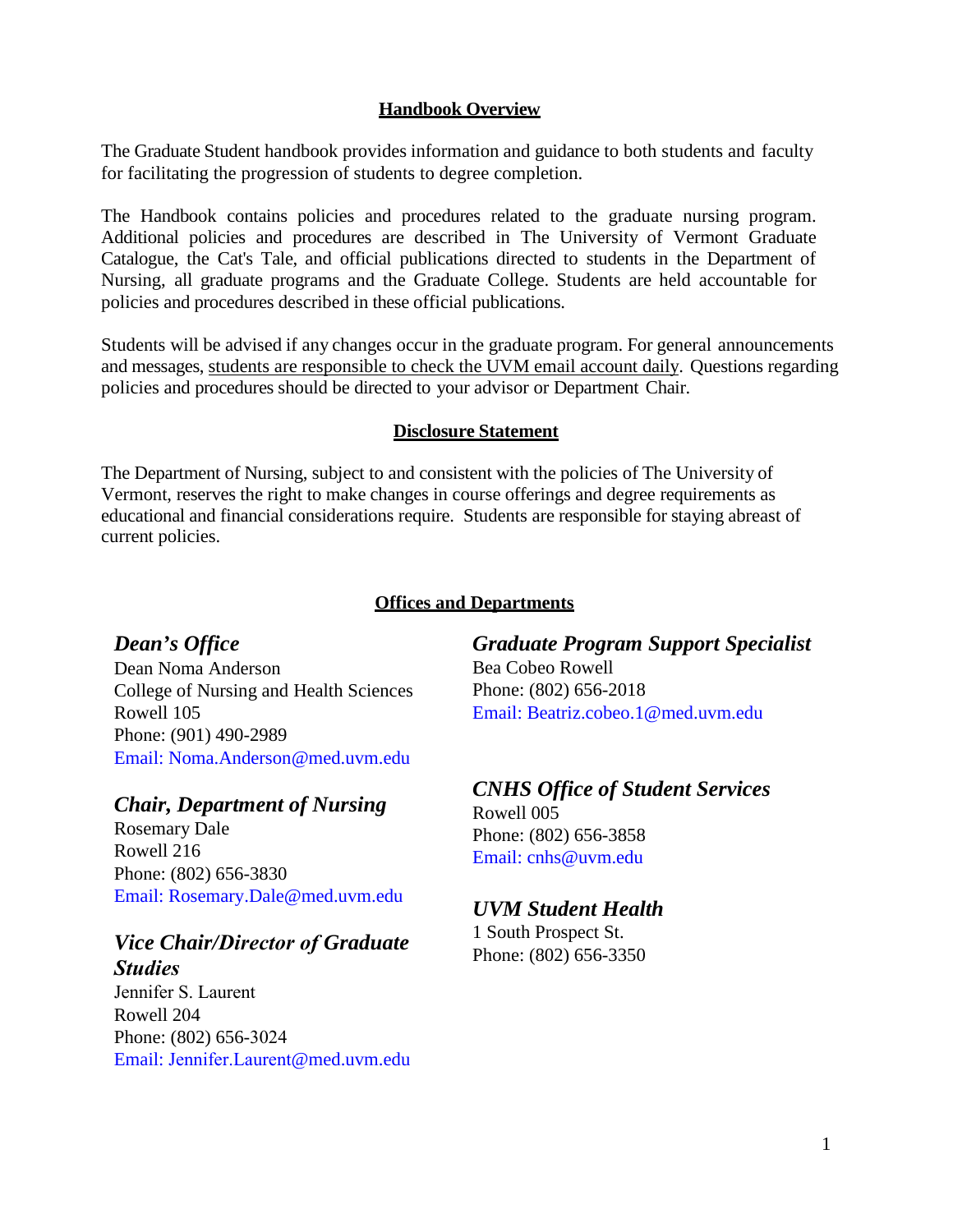#### **Table of Contents**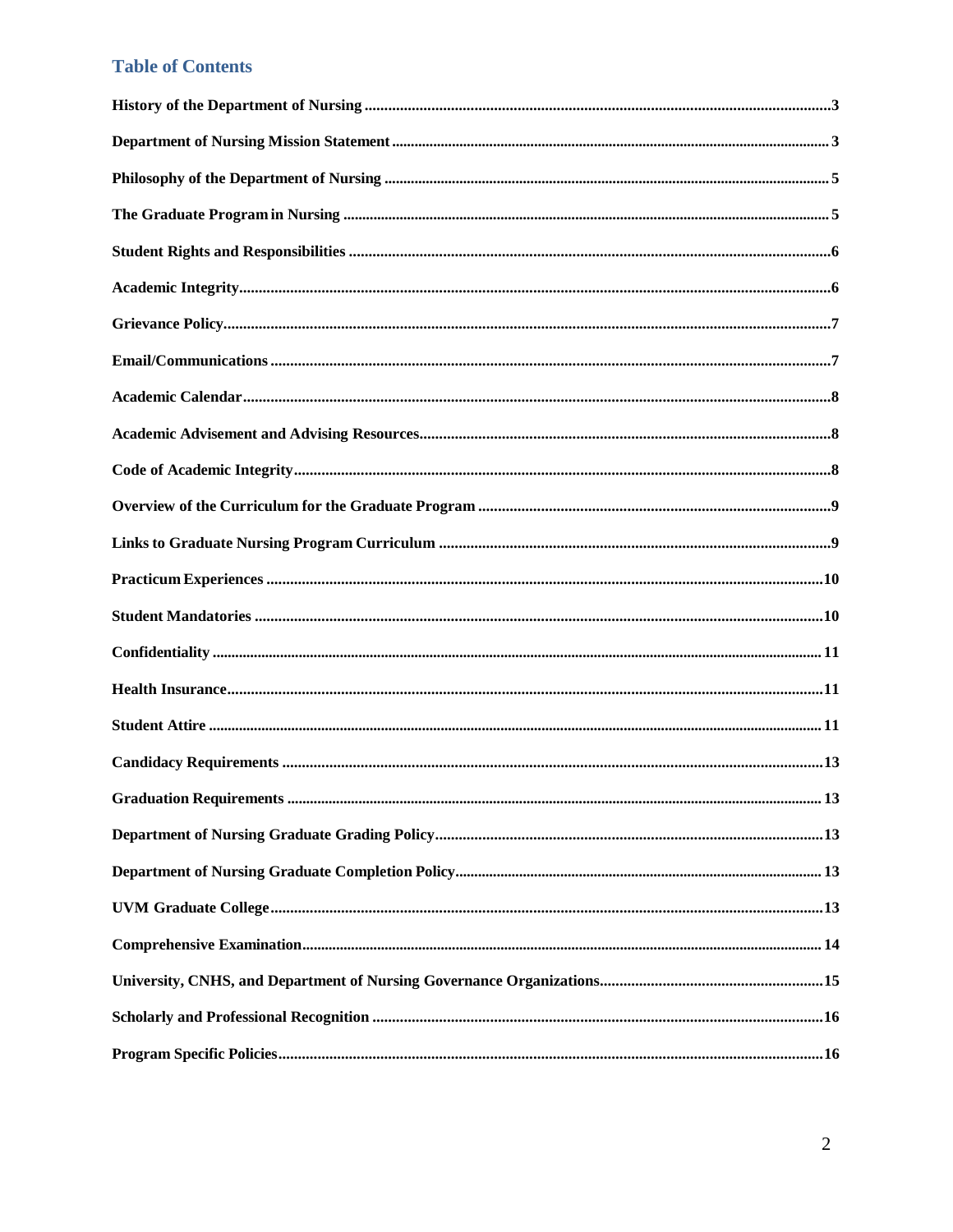#### **History of the Department of Nursing**

<span id="page-3-0"></span>In 1943, the baccalaureate program was established at the University of Vermont. Originally, the program held departmental status within the College of Arts and Sciences and later the College of Education and Nursing. In 1968, theDepartment of Nursing became the Department of Nursing within the newly formed Division of Health Sciences.

At its inception, the baccalaureate nursing program was five calendar years in length. Over time, it evolved into the current four-year academic program. In so doing, the curriculum of the baccalaureate program has emerged as a modelfor the campus for its commitment to liberal and professional education.

The demand for change in academic programs throughout the 1960s, precipitated by a knowledge explosion in thehealth sciences, created new opportunities for the School of Nursing. In 1966, funded by the American Nurses' Foundation, a program in continuing education for nurses was started. As an outcome, registered nurses joined the baccalaureate nursing program starting in 1968. Also notable, 1968 marked the initiation of the second academic program in nursing, the two- year associate degree program.

In 1974, a federally funded certificate nurse practitioner program was begun. This program continued until 1981. In 1988, the Master of Science program was approved by the UVM Board of Trustees and the first graduate students were admitted to the adult health nursing track. The community health nursing track was added in 1989. In 1996, the primarycare track was established with federal funding to prepare nurse practitioners.

In May 1996, the faculty of the School of Nursing closed the associate degree nursing program and focused their energy on the baccalaureate and graduate programs. In addition to expanding the graduate program, an RN- BS-MSaccelerated track was added to the baccalaureate program in the fall of 1997.

In 2000, the Dean of the School of Nursing also assumed responsibilities as the Dean of the School of AlliedHealth Sciences, and in 2002, the two Schools joined to become the College of Nursing and Health Sciences. The School of Nursing became the Department of Nursing in the newly formed College of Nursing and Health Sciences.

The Department of Nursing offers the following undergraduate and graduate degrees in nursing approved by theVermont State Board of Nursing and accredited by the Commission on Collegiate Nursing Education:

- 
- Bachelor of Science (BS) in Nursing<br>• Master of Science in Nursing (MS), Clinical Nurse Leader<br>• Doctor of Nursing Practice (DNP) Primary Care Nurse Pra
- Doctor of Nursing Practice (DNP), Primary Care Nurse Practitioner
- Doctor of Nursing Practice (DNP), Executive Nurse Leader

#### **Department of Nursing Mission Statement**

<span id="page-3-1"></span>The mission of the Department of Nursing reflects the mission of the University. The University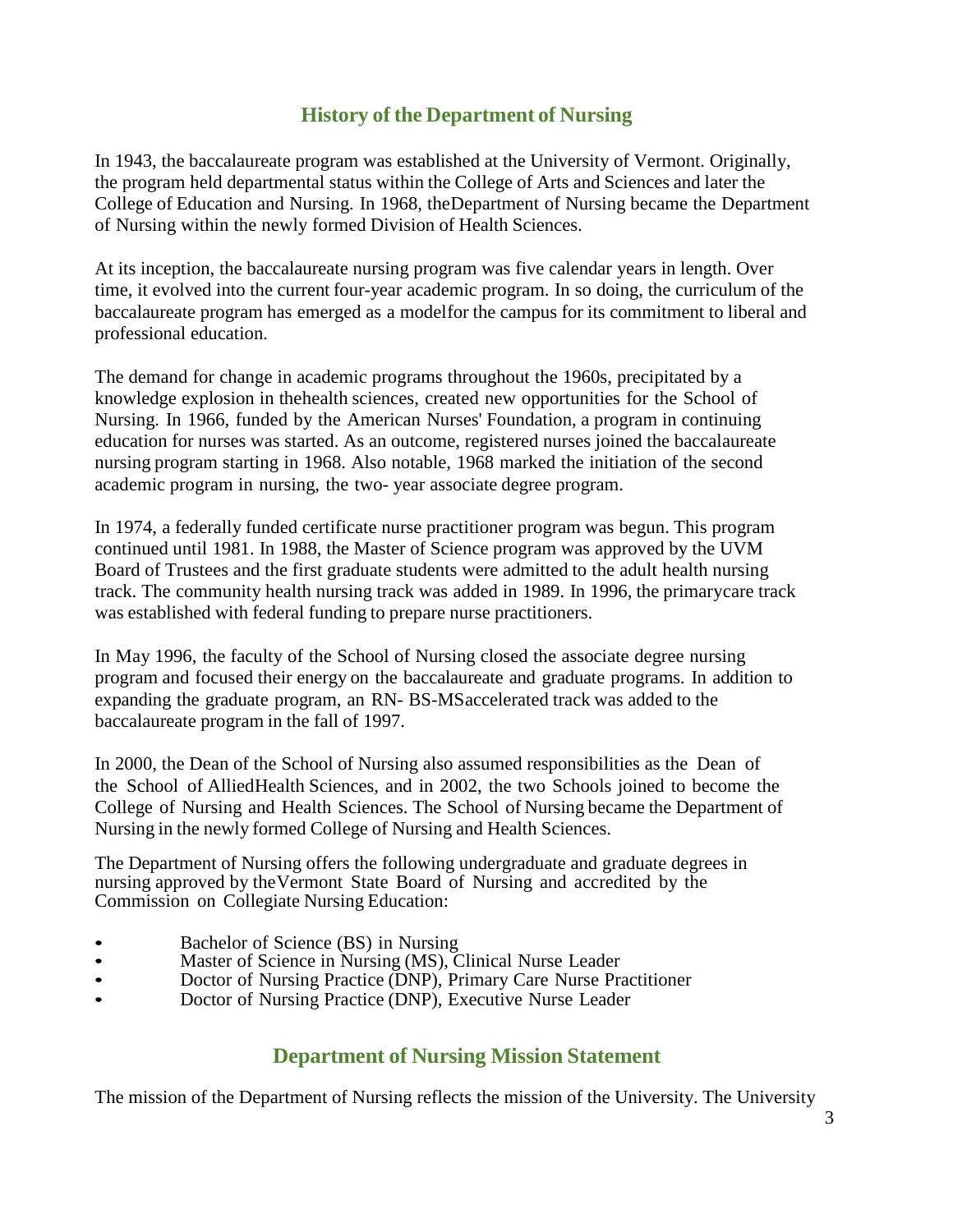mission, "...is to create and share knowledge. UVM prepares its students to live productive, responsible, and creative lives through a high qualityliberal education. As a research university, UVM endorses the intrinsic value of the creation of new knowledge and promotes the application of relevant knowledge to benefit the State of Vermont and society as a whole. As a research university, UVM is distinguished by the comprehensiveness of its academic mission, its range of graduate and undergraduate programs and its commitment to research-based lifelong learning. As a community of scholars, students, both undergraduate and graduate, are involved in the generation of knowledge. As a member of its local and global community, the University has an obligation to share its knowledge, to assist with relevant applications of that knowledge,and to understand and respond to a changing and diverse world" (UVM Undergraduate Catalogue). The Department of Nursing is an integral part of the University of Vermont and College of Nursing & Health Sciences endorses the principles of the University and College in teaching, research, and service.

The Department of Nursing's mission is to:

1. Provide high-quality education to undergraduate and graduate students who will demonstrate competent, inclusive nursing practice and innovative leadership in health care. 2. Use our expertise, practice, research findings, and service, to improve the health of a diverse society.

3. Conduct research and participate in healthcare system changes with our academic and healthcare partners to improve the quality of health care in our state, nation, and world.

The Department of Nursing carries out its mission of preparing qualified individuals for professional andadvanced nursing practice by offering the following educational programs:

- Bachelor of Science (BS) in Nursing
- Master of Science in Nursing (MS), Clinical Nurse Leader
- Direct EntryProgramin Nursing (DEPN) (Pre-Licensure)
- Doctor of Nursing Practice (DNP), PrimaryCare Nurse Practitioner
- Doctor of Nursing Practice (DNP), Executive Nurse Leader
- Post Masters Doctor of Nursing Practice (PrimaryCare Nurse Practitioner, Executive Nurse

Leader)

The Department carries out its mission of improving the quality of nursing education and service through thefollowing activities:

- Research and scholarly activities, which contribute to the development of clinical practice, nursing education,and further the development of the science of nursing.
- Outreach to the community.
- Participation in local, state, regional, and national nursing organizations.
- Provision of consultation to agencies providing nursing care and nursing education.

The Department carries out its mission of improving the quality of health and health care through the following activities:

- Preparing qualified individuals for nursing practice at entry and graduate levels.
- Undertaking research and scholarly activities, which contribute to the improvement of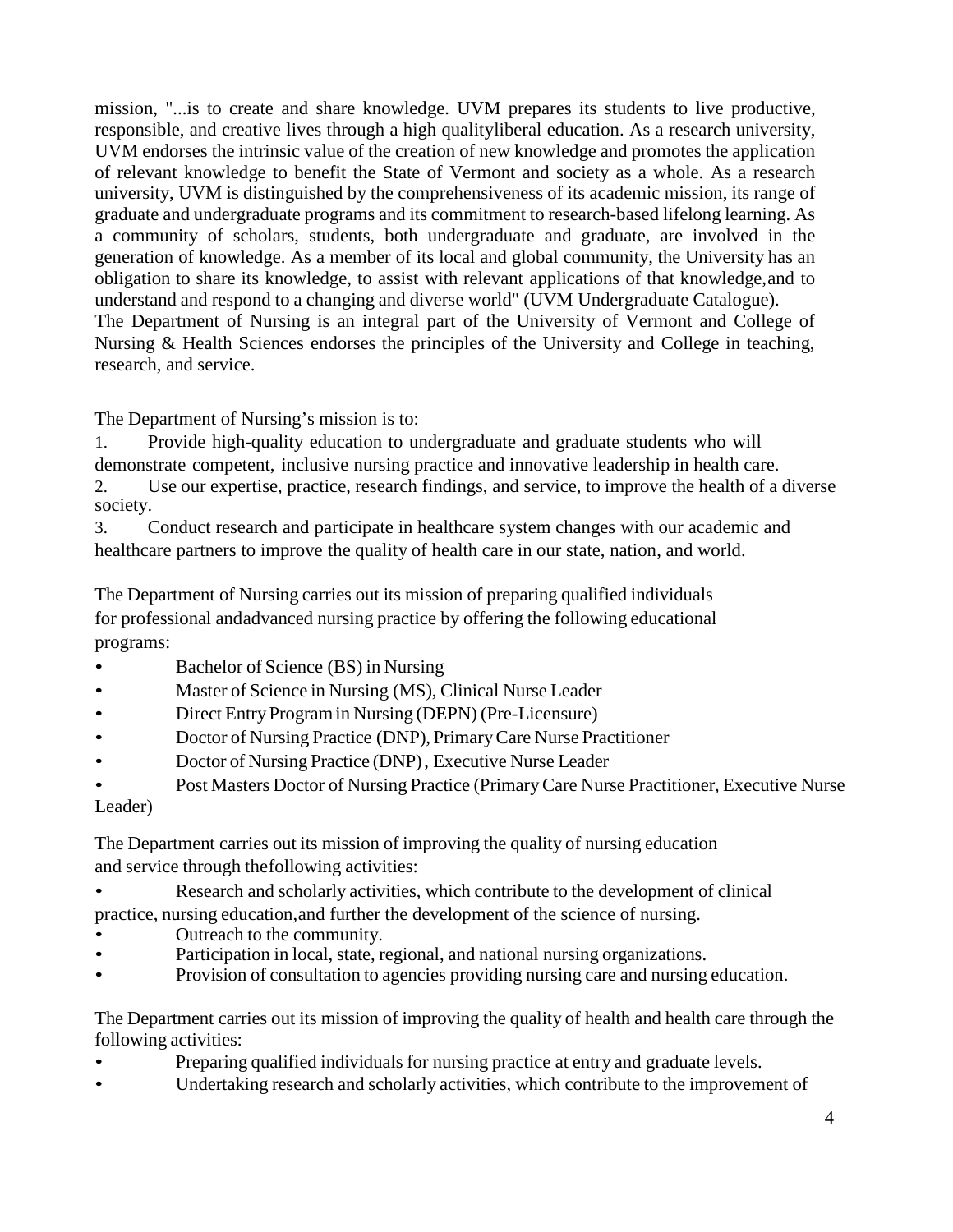health care.

- Participation in the activities of health related organizations.
- Educating consumers of health care.

## **Philosophy of the Department of Nursing**

<span id="page-5-0"></span>As Nursing faculty, we believe,

Learning and discovery are life-long processes. Nursing curricula inclusive of the arts and sciences facilitates students' development of clinical reasoning and critical thinking skills. Nursing education advances, inclusivity, interprofessional collaboration, health equity, and the use of sustainable practices.

Health across the lifespan is a dynamic process requiring holistic approaches, which are safe and effective. Health values are influenced by personal, spiritual, cultural, and societal beliefs and practices.

Nursing practice responds to the health needs and values of a global society by respecting age, disability, gender identity,genetic information, national origin, race, religion, sexual orientation or socioeconomic factors, and transcends national boundaries.

Evidence-based practice derived from research is essential to optimal health promotion and foundational to nursingpractice.

Interprofessional and consumer communication, enhanced by technology is vital to quality and optimal consumer-basedhealthcare outcomes.

Participation in healthcare policy and legislative processes are requisite to influence and protect the public's health and thenursing profession.

<span id="page-5-1"></span>Approved by the Department of Nursing Faculty: 5/16/17

### **Graduate Programsin Nursing**

#### **Introduction**

The faculty believe that graduate education in nursing is characterized by intellectual inquiry and critical analysis focused on theory, practice, and research in preparation for advanced nursing practice. The faculty strives to provide an environment which responds to individual learning needs.

The graduate program in nursing at The University of Vermont prepares professional nurses to assume leadership roles within the discipline of nursing, to expand nursing knowledge, and to develop expertise in a specialized area of nursing. The master's program provides the foundation for doctoral study and continued professional development.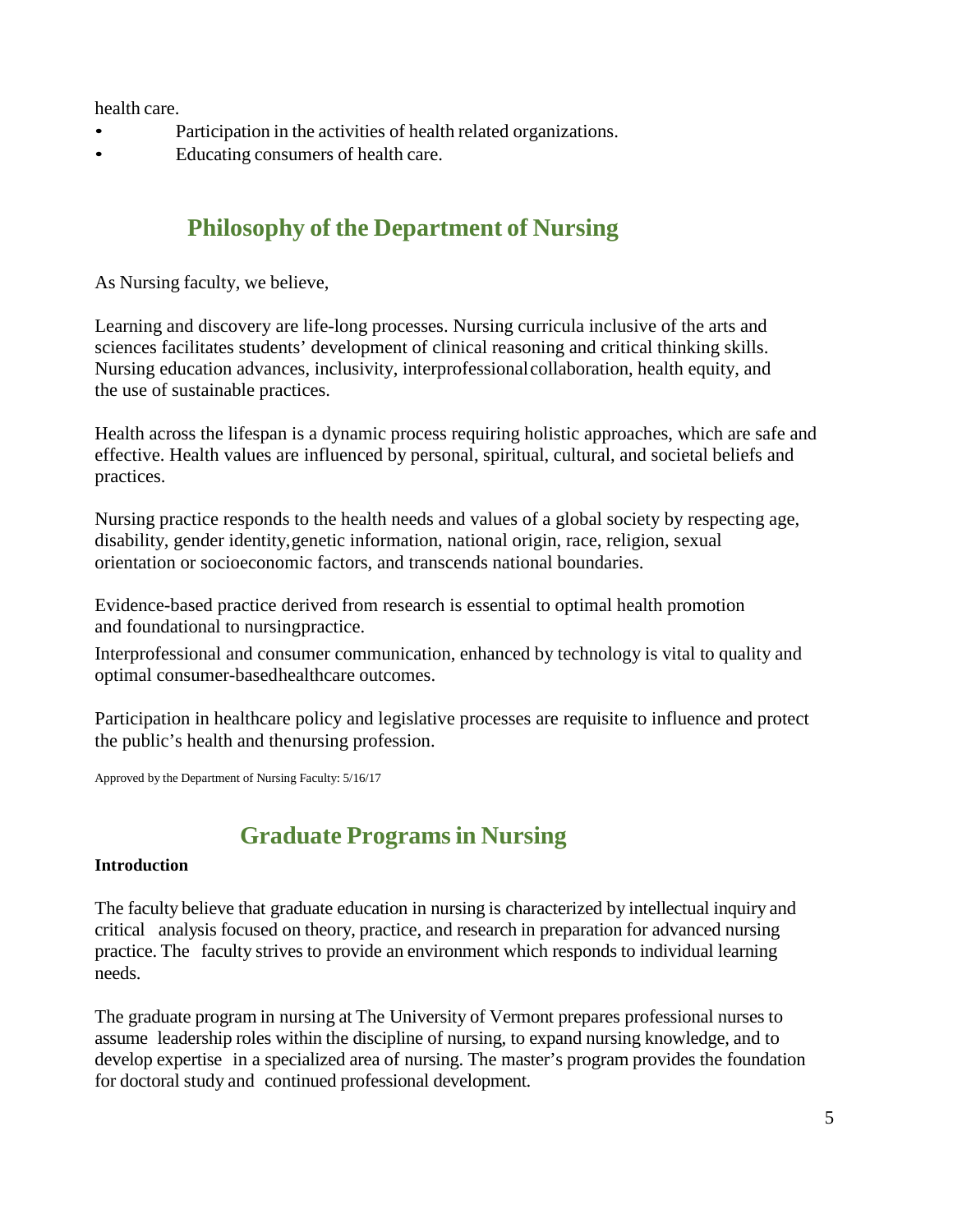#### **Program Outcomes**

At the completion of the program, the graduates will:

1. Integrate nursing science conceptual and analytic skills as a basis for the highest level of nursing practice to improve patient health outcomes.

2. Apply scholarship, research and analytic methods to lead evidence-based practice change to improve clinical practice and organizational systems.

3. Design, select and use data analytic methods and information systems technology to improve programs of care, outcomes of care and care systems.

4. Employ strategic leadership skills to influence health policy, implement ethical, cost effective evidence-based changes in healthcare systems.

5. Analyze epidemiological, biostatistical, environmental and other scientific data related to individual and aggregate populations to improve the health.

6. Translate evidence into practice and policy to reduce health disparities, encourage cultural sensitivity and promote access to quality care while advocating for social justice and equity locally, nationally, and globally.

7. Employ effective communication and collaborative skills to lead interprofessional teams to create change in health care and complex health care delivery systems.

Approved by Graduate Education Committee 3/5/21; Graduate Faculty 4/1/21

### **Student Rights and Responsibilities**

<https://www.uvm.edu/sites/default/files/UVM-Policies/policies/studentcode.pdf> https://www.uvm.edu/sites/default/files/Graduate%20Student%20University-wide%20FAQs.pdf

### **Academic Integrity**

<span id="page-6-0"></span>The University of Vermont, Department of Nursing is a learning community. Consistent with its mission, purpose, and values the Department of Nursing seeks to foster within its community, it is expected that academic honesty and integrity guide the actions of all of its members. It is the responsibility of every person in the academic community to ensure that dishonesty is not tolerated. Academic dishonesty (cheating and/or plagiarism) violates the Academic Honesty Policy and may result in an "F" on the work involved or in the course. Cheating not only violates the Academic Honesty Policy, but also may be grounds for probation, suspension, and/or expulsion. *[http://www.uvm.edu/~uvmppg/ppg/student/acadintegrity.pdf](http://www.uvm.edu/%7Euvmppg/ppg/student/acadintegrity.pdf)*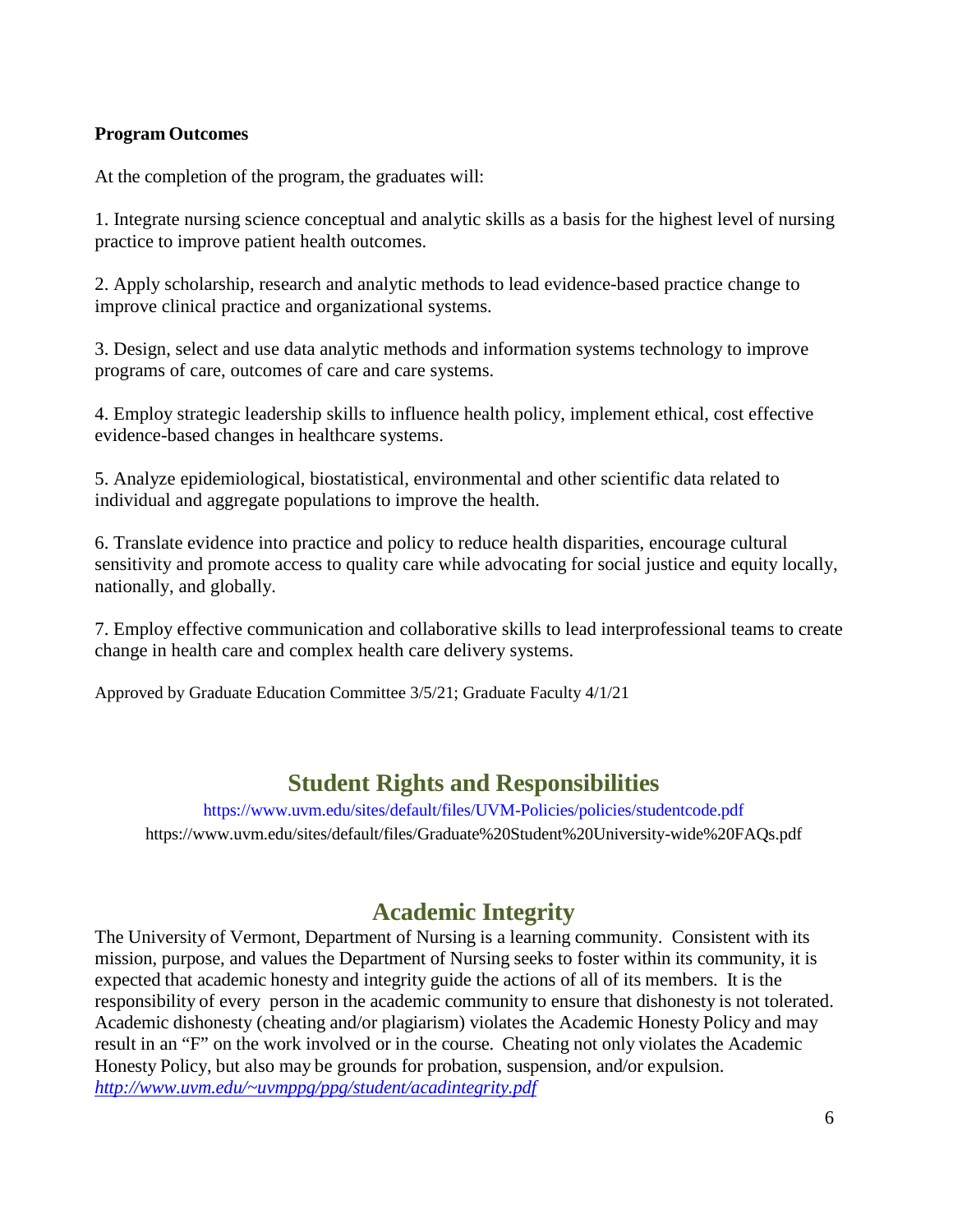Additional disciplinary provisions applicable to students are articulated in the University's Sexual Harassment and Misconduct Policy and the University's Discrimination and Harassment Policy. [http://www.uvm.edu/policies/general\\_html/sexharass.pdf](http://www.uvm.edu/policies/general_html/sexharass.pdf) <https://www.uvm.edu/policies/student/studentharass.pdf>

### **Grievance Policy**

<span id="page-7-0"></span>The Graduate College is ultimately responsible for grievances regarding policies and procedures related to graduate education. A grievance properly begins within a student's department by the student sharing a concern with a program director or chair. If this does not resolve the grievance, the student can present the grievance in writing to the Dean of the unit in which the program resides, and after that to the Dean of the Graduate College. Grievances must state clearly the nature of the concern and the basis for appeal, including relevant evidence. The Graduate College Dean, who may seek input from the Graduate College Executive Committee, is the final arbiter of Graduate College regulations. Excluded from the Graduate College appeals process are grievances that contest grades on grounds other than due process: the process to appeal a grade requires students to pursue department or program and School or College channels, is set out in the University Grade Appeal Policy, <http://www.uvm.edu/policies/student/gradeappeals.pdf>

In addition, the Graduate College has an ombudsperson program. The Ombudsperson is responsible for providing independent, informal and impartial assistance to graduate students on matters affecting their graduate education. Ombudsperson contact information is available at: https://www.uvm.edu/graduate/graduate-student-ombudsperson

#### **UVM Graduate Students' Frequently Asked Questions**

<span id="page-7-1"></span><https://www.uvm.edu/sites/default/files/Graduate%20Student%20University-wide%20FAQs.pdf>

# **Communication**

#### **Email**

All students have an UVM email account. This is the major mode of communication utilized by faculty and staff in the department.

Students are expected to use their UVM email account for **all** UVM correspondence.

Failure to read emails sent from faculty/staff, Nursing Department, Graduate College, CNHS, or UVM does not excuse students from adhering to deadlines, assignments, requests, etc.

#### **Graduate Student Listserv**

This is an electronic Listserv for graduate nursing students and is maintained by the graduate program staff. Students are automatically added when they are admitted and removed when they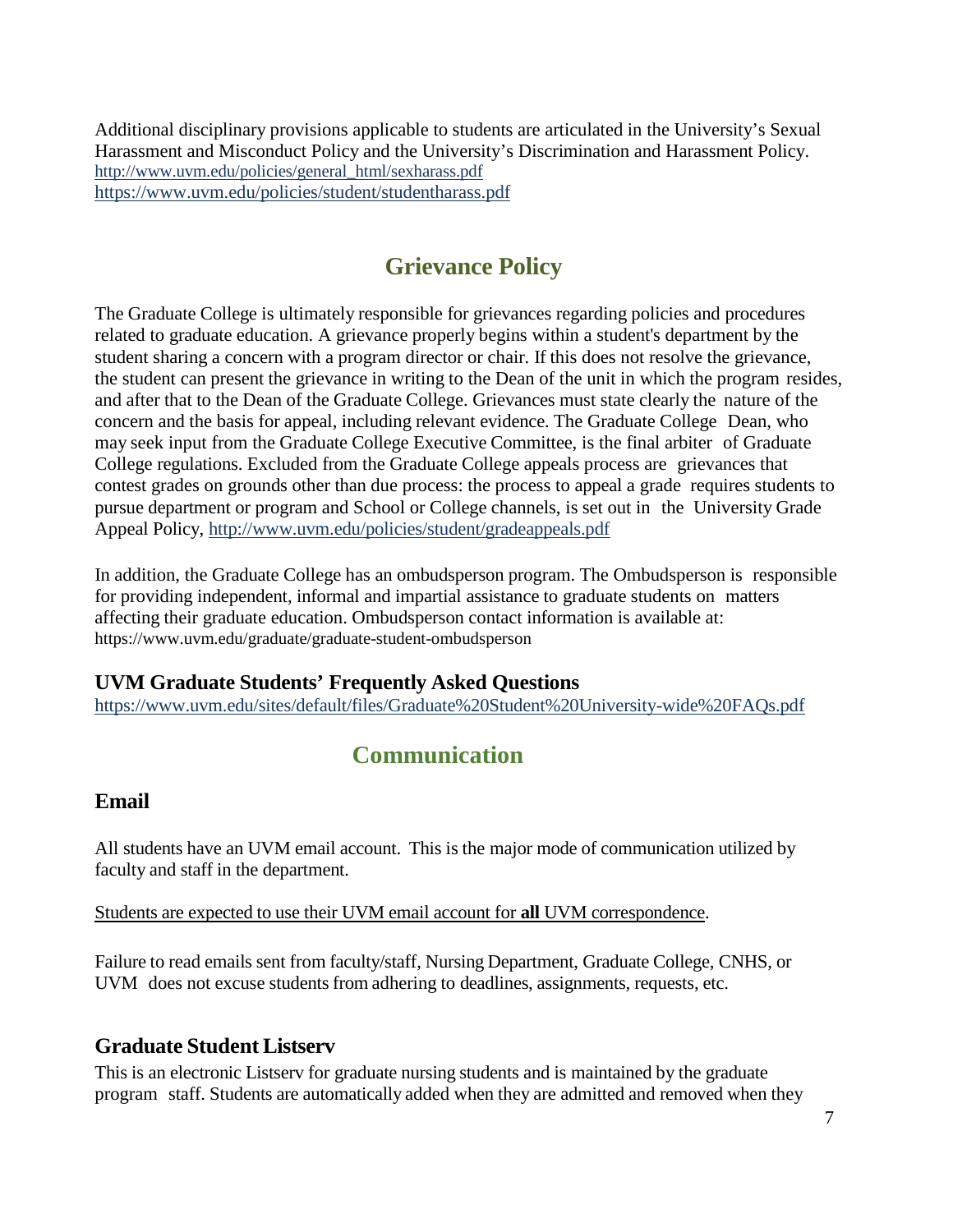graduate. It is a means for communication among the students and to receive pertinent information. Faculty cannot access this Listserv. Your UVM email is the method of communication between faculty and students. It is the graduate students' responsibility to check your UVM email regularly.

# **Academic Calendar**

<span id="page-8-0"></span>The Academic Calendar for 2021-2022: <https://www.uvm.edu/registrar/uvm-academic-calendar-2021-2022>

### **AcademicAdvisementandAdvisingResources**

<span id="page-8-1"></span>Upon admission each student is assigned a faculty advisor to assist in program planning. An advisor may be changed at the discretion of the chair, the faculty member or the student. Requests for change of advisor should be made to the Graduate Program Assistant, who will facilitate the request with the Graduate Program Director.

Advisement is the responsibility of both the student and faculty. Students are encouraged to initiate a meeting with their advisor each semester to discuss progression and graduation requirements, changes in courses and for guidance in elective course selection as needed. In addition, students can seek advice from advisors regarding personal issues/stressors that are negatively impacting course work. Advisors are available either during scheduled office hours or by appointment throughout the academic year to discuss issues or questions advisees may have.

Student Accessibility Services: https:/[/www.uvm.edu/academicsuccess/student\\_accessibility\\_services](http://www.uvm.edu/academicsuccess/student_accessibility_services)

Additional advising resources are described in the most current UVM Online Catalogue, online at: <http://www.uvm.edu/academics/>

## **Classroom Code of Conduct**

<span id="page-8-2"></span>Faculty and students will at all times conduct themselves in a manner that serves to maintain, promote, and enhance the high quality academic environment befitting The University of Vermont. To this end, it is expected that all members of the learning community will adhere to the following guidelines:

1. Faculty and students will attend all regularly scheduled classes (campus and online), except for those occasions warranting an excused absence under the policy detailed in the catalogue (e.g., religious, athletic and medical).

2. Students and faculty will arrive prepared for class and on time, and they will remain in class until the class is dismissed.

3. Faculty and students will treat all members of the learning community with respect. Toward this end they will promote academic discourse and the free exchange of ideas by listening with civil attention to comments made by all individuals.

4. Students and faculty will maintain an appropriate academic climate by refraining from all actions which disrupt the learning environment (e.g., making noise, cell phones ringing, ostentatiously not paying attention, and leaving and re-entering the classroom inappropriately).

### **Note-Taking Policy**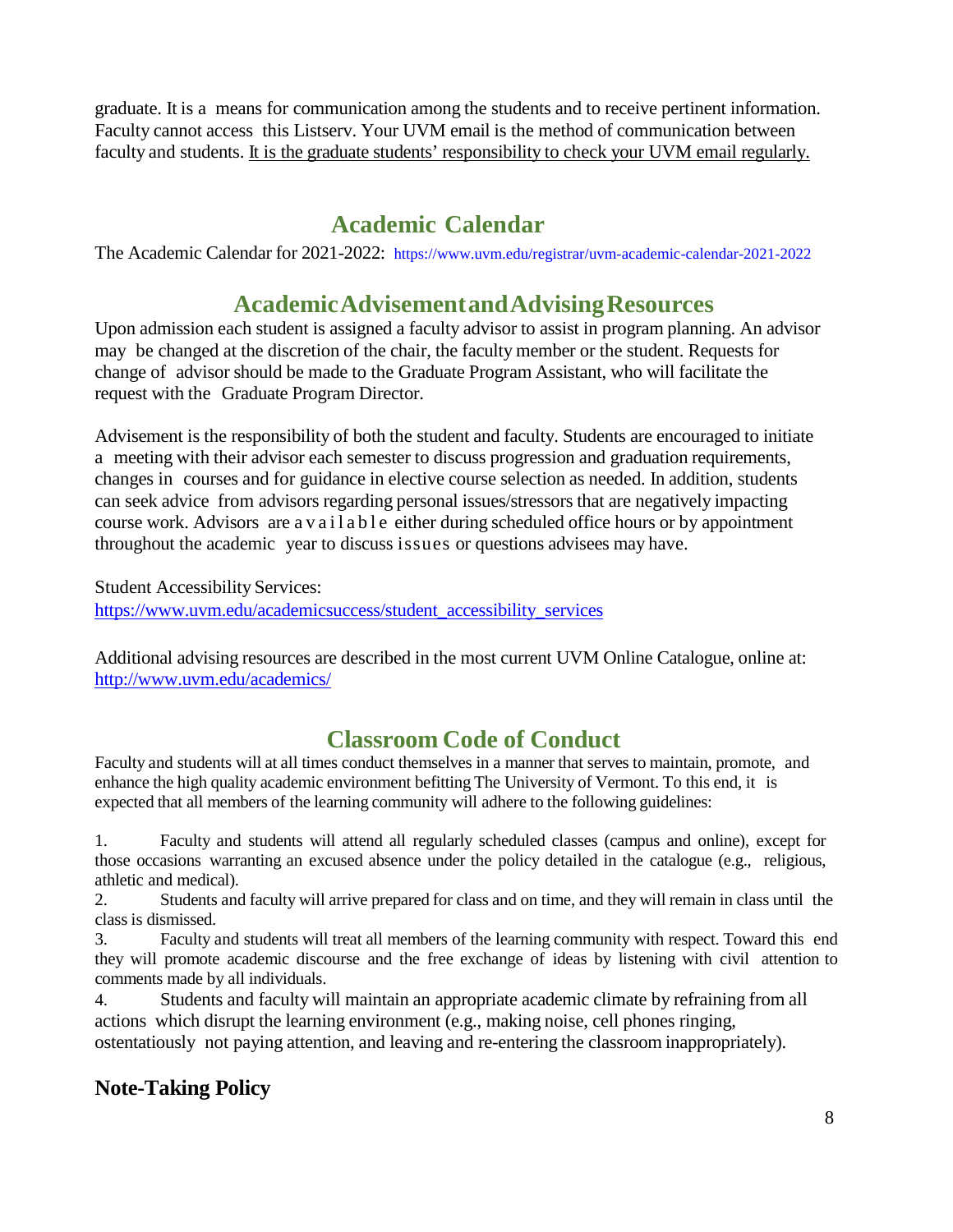On November 10, 1999, the Faculty Senate adopted the following motion to be effective spring semester 2000: "The taking of notes during a scheduled class of a scheduled University of Vermont course for the purpose of selling the notes or other commercial purpose is prohibited without the express written permission of the professor(s) who teach the course."

### **Overview of the Curriculum for the Graduate Program**

<span id="page-9-0"></span>The Doctor of Nursing Practice (DNP) degree or the Master of Science (M.S.) degree for Clinical Nurse Leader (CNL students) is awarded upon successful completion of requirements through full or part-time study. The major components of the graduate curriculum are designated as core courses, track courses, elective courses, and a project. Track courses focus on either primary care delivery (AGNP/FNP) or patient care coordination (CNL). Elective courses in the post-graduate DNP program may be non-nursing or nursing graduate courses. Rarely, an independent study course may be approved. Prior to enrollment in independent study, students must obtain the approval from their academic advisor, faculty sponsor, and the faculty sponsor's department chair or designee. Guidelines for development of an independent study are found here: [http://catalogue.uvm.edu/undergraduate/academicinfo/independentstudy/](https://nam02.safelinks.protection.outlook.com/?url=http%3A%2F%2Fcatalogue.uvm.edu%2Fundergraduate%2Facademicinfo%2Findependentstudy%2F&data=04%7C01%7Cbeatriz.cobeo.1%40med.uvm.edu%7C97e070017cbd4d58d72f08d8f523cf2d%7Ced03ff7aba9f420480a6b226316c919d%7C0%7C0%7C637528881439172462%7CUnknown%7CTWFpbGZsb3d8eyJWIjoiMC4wLjAwMDAiLCJQIjoiV2luMzIiLCJBTiI6Ik1haWwiLCJXVCI6Mn0%3D%7C1000&sdata=dPcVGlz4Rc%2BkF36QzooxiFUsQS5DICCemyLTnGZG8kw%3D&reserved=0)

The comprehensive examination is a University requirement. The oral examination provides the student the opportunity to demonstrate mastery of the core content of the program. In addition, DNP- PrimaryCare and Executive Nurse Leader students will complete a DNP Project in which they develop and implement a project in a health care related setting. MS- Clinical Nurse Leader students will complete a CNL Project in which they develop and implement a project in a health care related setting.

Many of the graduate nursing courses have both a theoretical and a laboratory or practicum component. Credit allocation for class, laboratory, and practicum components of course is defined as: One credit is equivalent to: 1 class hour/week; 2 laboratory hours/ week; 120 practicum hours/ semester. *Ratio applies to the NP and CNL practicum courses.*

## **Linksto Graduate Program Curriculum**

<span id="page-9-1"></span>**Direct Entry Program in Nursing: Doctor of Nursing Practice (DNP) AGNP/ FNP:** [www.uvm.edu/cnhs/nursing/direct\\_entry\\_program\\_nursing](http://www.uvm.edu/cnhs/nursing/direct_entry_program_nursing)

**Doctor of Nursing Practice: Adult- Gerontology Nurse Practitioner or Family Nurse Practitioner (AGNP/FNP):** [www.uvm.edu/cnhs/nursing/doctor\\_nursing\\_practice](http://www.uvm.edu/cnhs/nursing/doctor_nursing_practice)

**Postgraduate Doctor of Nursing Practice** [www.uvm.edu/cnhs/nursing/post\\_masters\\_doctor\\_nursing\\_practice](http://www.uvm.edu/cnhs/nursing/post_masters_doctor_nursing_practice)

**Master of Science (MS): Clinical Nurse Leader:** [www.uvm.edu/cnhs/nursing/master\\_science\\_nursing\\_clinical\\_nurse\\_leader](http://www.uvm.edu/cnhs/nursing/master_science_nursing_clinical_nurse_leader)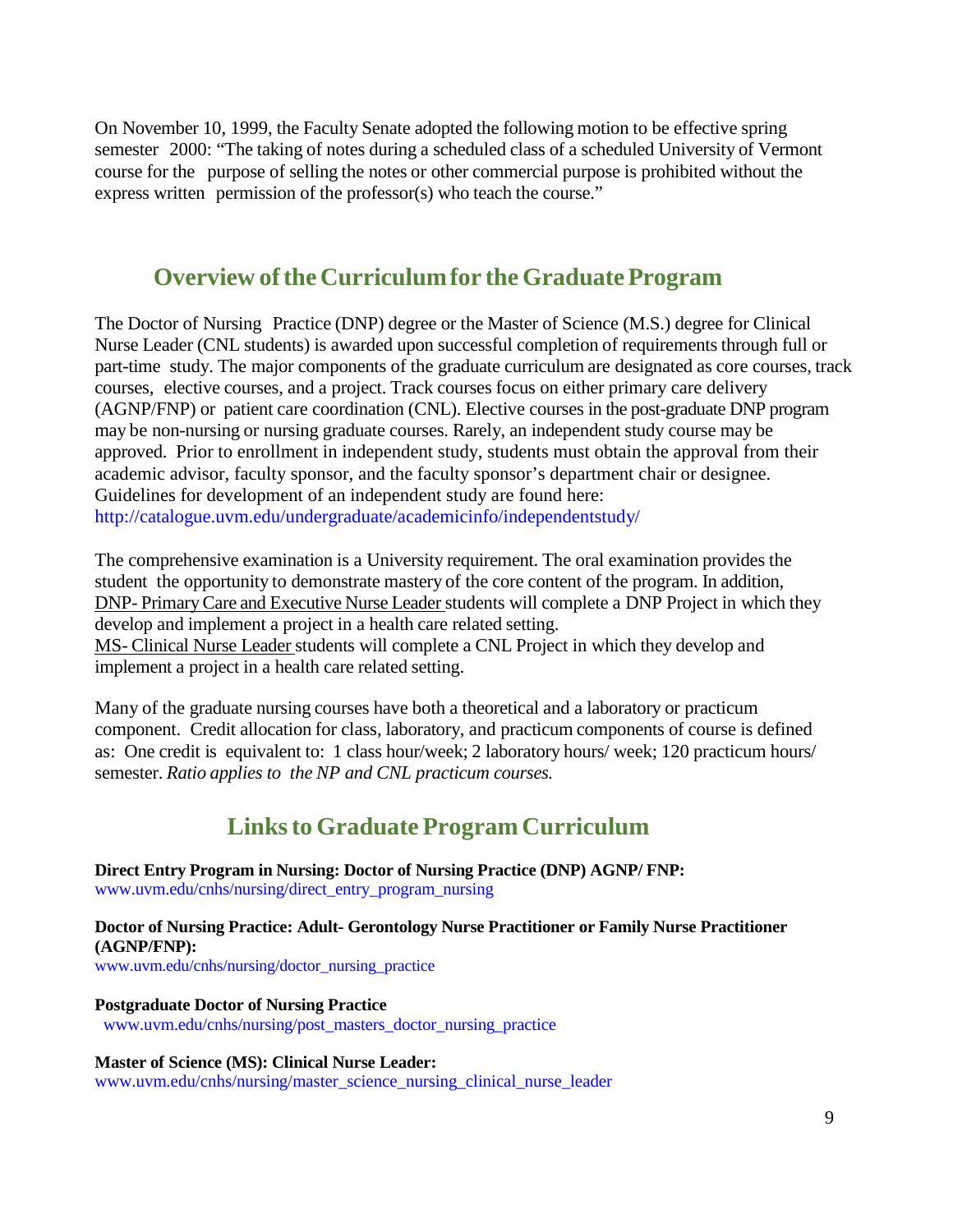**Accelerated Master of Science: MS-Clinical Nurse Leader** [www.uvm.edu/cnhs/nursing/accelerated\\_master\\_science\\_nursing\\_clinical\\_nurse\\_leader](http://www.uvm.edu/cnhs/nursing/accelerated_master_science_nursing_clinical_nurse_leader) **Direct Entry Program in Nursing: MS- Clinical Nurse Leader** [www.uvm.edu/cnhs/nursing/direct-entry-master-science-clinical-nurse-leader](http://www.uvm.edu/cnhs/nursing/direct-entry-master-science-clinical-nurse-leader)

### <span id="page-10-0"></span> **Practicum Experiences**

Nurse practitioner track courses (AGNP and FNP) have both a theoretical and practicum component. These practicum experiences may be located throughout the state of Vermont or in other select states as deemed appropriate by the program director. Vermont RN licensure (by exam or endorsement) is required **PRIOR** to the start of program clinical training (typically GRNS 408). It is student's responsibility to renew the Vermont RN license as required by the VT Board of Nursing and upload your current license to Castlebranch prior to expiration. Students are expected to have rotations at rural sites throughout Vermont. A car is needed to travel to rural sites across the state of Vermont.

Practicum experiences may occur during the evening hours or weekends. Inherent in practicum experiences is the risk of exposure to infectious diseases. Students should maintain at a minimum standard precaution in all settings to minimize the likelihood of occurrence. Satisfactory completion of practicum objectives is required prior to progression in the program.

Practicum/ clinical experiences are a required component of the Clinical Nurse Leader program. The practicum hours for the CNL program relates to the required CNL Project.

### **Student Clinical Mandatories**

<span id="page-10-1"></span>As a CNHS graduate student, you are required to complete the CNHS pre-clinical mandatories. All mandatories are completed by the student **prior to the deadline of August 1 each academic year**. Immunization and serology lab work may several weeks to complete. A booster vaccine may be required and repeat lab work to assure immunity may be necessary. Allow ample time to complete this process and schedule health care provider appointments early to assure clinical requirements are complete prior to August 1<sup>st</sup>. Complete details on CNHS Mandatories are online at: [http://www.uvm.edu/cnhs/clinical\\_mandatories](https://nam02.safelinks.protection.outlook.com/?url=http%3A%2F%2Fwww.uvm.edu%2Fcnhs%2Fclinical_mandatories&data=04%7C01%7Cbeatriz.cobeo.1%40med.uvm.edu%7Cdcf3fd3dc42f49ad895a08d8f5194f6d%7Ced03ff7aba9f420480a6b226316c919d%7C0%7C0%7C637528836351032453%7CUnknown%7CTWFpbGZsb3d8eyJWIjoiMC4wLjAwMDAiLCJQIjoiV2luMzIiLCJBTiI6Ik1haWwiLCJXVCI6Mn0%3D%7C1000&sdata=SRd1RHwq9FuIx%2B63ScsFU4RKynYHKUrlQ4aRd62WeMg%3D&reserved=0)

Students that are not current in training, licensing and certifications **are not** allowed in the clinical setting. As a graduate student, it is your responsibility to ensure that you are up to date with all preclinical requirements in Castlebranch. Castlebranch is the online platform which is the hub for maintaining your CNHS clinical requirements throughout your education. In addition to Castlebranch, yearly HIPAA/OSHA is required annually via the Evolve e‐Learning Solutions website: [https://www.evolvelms.com/lms/uvm/default.aspx](https://nam02.safelinks.protection.outlook.com/?url=https%3A%2F%2Fwww.evolvelms.com%2Flms%2Fuvm%2Fdefault.aspx&data=04%7C01%7Cbeatriz.cobeo.1%40med.uvm.edu%7Cdcf3fd3dc42f49ad895a08d8f5194f6d%7Ced03ff7aba9f420480a6b226316c919d%7C0%7C0%7C637528836351032453%7CUnknown%7CTWFpbGZsb3d8eyJWIjoiMC4wLjAwMDAiLCJQIjoiV2luMzIiLCJBTiI6Ik1haWwiLCJXVCI6Mn0%3D%7C1000&sdata=k2U5UlSSuRNSjDcppSboAY1U7YepMmm%2Bg6S2PFIDK1s%3D&reserved=0) . Yearly UVM Medical Center Training is required every January.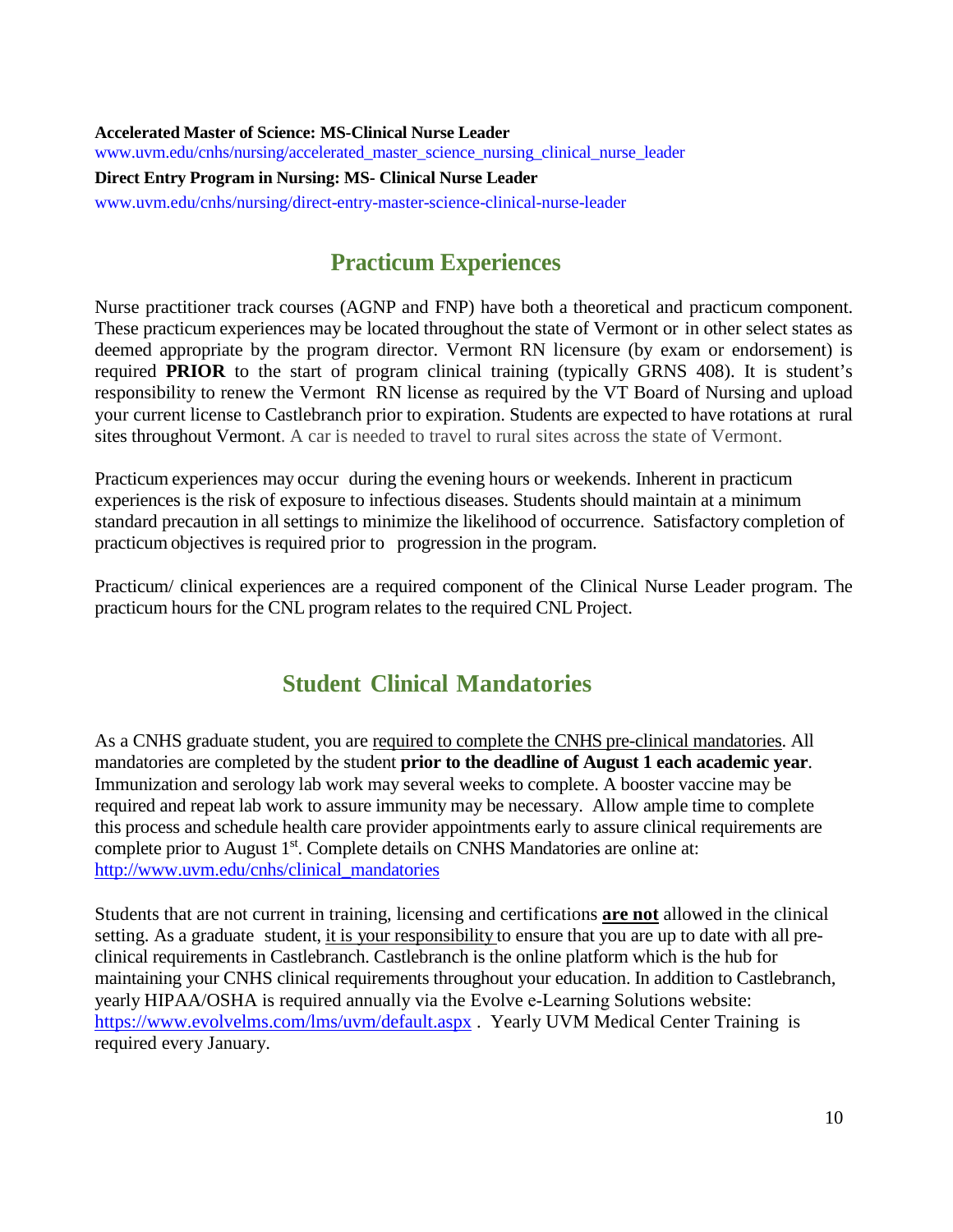Please be aware, clinical sites may have additional onboarding requirements that are completed prior to each clinical placement (e.g. electronic health record training, additional background checks or education, etc).

Nurse Practitioner students are required to document clinical experiences in a time-tracking system which includes case-logging, evaluations and a student portfolio. E-value is a web-based data management system designed to manage, collate and analyze your clinical experience.

*Updated 7/2018; 8/2019, 4/1/2021*

## **Confidentiality**

<span id="page-11-0"></span>All clients have a right to confidentiality regarding their health status and their interactions within the health care system. Students must engage in professionally responsible communication in practicum and classroom settings. When presenting cases or using an example from your practicum experience to express a concept, you are to maintain the confidentiality of your patients and not disclose any identifying information. This applies to patient information in written and verbal formats.

### **Health Insurance**

<span id="page-11-1"></span>The University does not pay medical costs resulting from injury during practicum rotations or other curricular activity unless this injury is due to negligence of the University. All nursing students shall carry their own health insurance.

### **Student Attire**

<span id="page-11-2"></span>Graduate students should be cognizant of the fact that they are representing the nursing profession and The University of Vermont Department of Nursing while engaging in practicum experiences. With this in mind, students are expected to present a professional appearance and demeanor. A UVM name pin or badge indicating your student role is to be worn in all clinical, practicum, and laboratory settings. Students' names are given to the UVM Bookstore and name pins are ordered and secured for each student. Additional identification may be required by clinical practicum sites.

Purpose: The following dress code is required for all students to meet standards for professional appearance, reduction of infection, and promotion of safety. Variations in the following guidelines are at the discretion of the Faculty. Faculty may stipulate more specific expectations based on the setting. Failure to comply with the dress code may result in an unexcused absence from clinical experiences.

- 1. All clinical experiences require the following dress code expectations:
	- a. Students are expected to be neat, clean with well-groomed personal hygiene and appearance.
	- b. Clothing is clean, pressed, fits properly and loosely, in good repair (no frays, rips, or holes).
	- c. UVM name tag (or agency ID) worn on upper chest.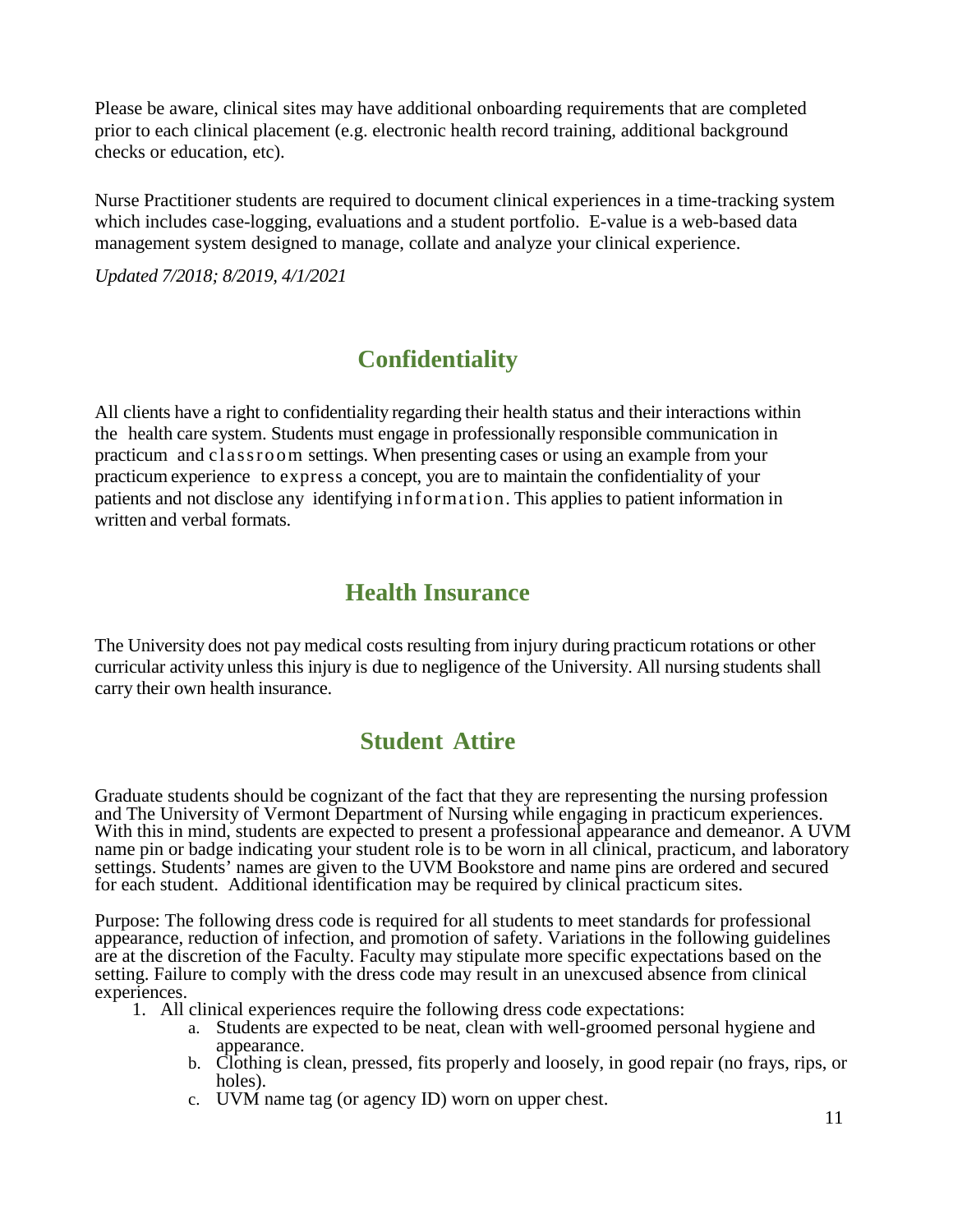- d. Neutral colored hosiery/socks.
- e. Tattoos are covered/ not visible.
- f. Jewelry is simple and kept to a minimum for your safety and patient safety. No chains, necklaces, wrist bands, bracelets. Visible body piercings, except for ear lobes with small posts, are not permitted.
- g. Hair is neat and clean. Long hair is pulled back and secured when providing direct patient care.
- h. Facial hair is clean, well-groomed. Mustaches and beards are neatly trimmed or clean shaven.
- i. Fingernails are clean and neatly manicured. Use of artificial nails, nail decorations or nail polish are discouraged.
- j. Colognes, perfumes or scented hand lotions are not used due to client allergies, sensitivities and possible adverse reactions.
- k. Clothing does not reveal cleavage, midriff, shoulders, or undergarments.
- l. Head coverings may be worn for religious or medical reasons.
- 2. Pre-Clinical Preparation: When the student arrives at a clinical agency to retrieve their assignment, the student will introduce themselves to a patient, or begin to collect pertinent data, the student will wear:
	- a. Business casual attire
		- i. Business casual includes below the knee or longer dresses and skirts, slacks, blouses, shirt tucked into pants with a belt (if belt loops are present), and sweaters. Shoes are soft soled, low heeled (limited to one inch) with closed heel and toe worn with hosiery/socks.
		- ii. Business casual does NOT include: denim or jean-like pants, tank tops, tube tops, sleeveless shirts, shorts, jeans, miniskirts, sweat pants, hooded garments, t-shirts with logos, tight fitting clothing, or low necklines.
	- b. A clean white lab coat with the UVM logo on the left sleeve.
	- c. UVM name tag (or agency ID badge) clearly displayed
- 3. Clinical experiences requiring scrubs: When providing direct patient care, the student will wear:
	- a. Wine colored or green scrubs (according to program) with UVM patch sewn on left sleeve
	- b. A plain (no logos or designs) long-sleeved T shirt may be worn underneath the scrub top.
	- c. White lab coat, "scrub type" jacket or neutral colored sweater may be worn over the scrub top (for your safety no hoodies).
	- d. Closed toe and closed heel, solid colored white or black shoes (no colored stripes, eyelets, or logos).

*DONapproved 12/2017*

Resources:

- Definition of business casual vs professional attire: [https://purduecco.wordpress.com/2014/04/18/dress](https://purduecco.wordpress.com/2014/04/18/dress-to-impress-business-casual-vs-professional/)[to-impress-business-casual-vs-professional/](https://purduecco.wordpress.com/2014/04/18/dress-to-impress-business-casual-vs-professional/)
- This study at Geisinger Medical Center reviews dress code policy from both consumer and HCP perspectives for the sake of professional appearance, safety, and connection with clients. <https://www.ncbi.nlm.nih.gov/pmc/articles/PMC4820072/>
- EBP to support nursing dress code. It addresses bare below the elbows and best laundering practices.

[http://www.nursingworld.org/MainMenuCategories/ANAMarketplace/ANAPeriodicals/OJIN/TableofC](http://www.nursingworld.org/MainMenuCategories/ANAMarketplace/ANAPeriodicals/OJIN/TableofContents/Vol-21-2016/No1-Jan-2016/Quality-Patient-Experience-Nursing-Dress-Code-Policies.html) 

[ontents/Vol-21-2016/No1-Jan-2016/Quality-Patient-Experience-Nursing-Dress-Code-Policies.html](http://www.nursingworld.org/MainMenuCategories/ANAMarketplace/ANAPeriodicals/OJIN/TableofContents/Vol-21-2016/No1-Jan-2016/Quality-Patient-Experience-Nursing-Dress-Code-Policies.html)

• Vermont Psychiatric Care Hospital Dress Code

[http://mentalhealth.vermont.gov/sites/dmh/files/documents/VPCH/PP/Dress\\_Code.pdf](http://mentalhealth.vermont.gov/sites/dmh/files/documents/VPCH/PP/Dress_Code.pdf)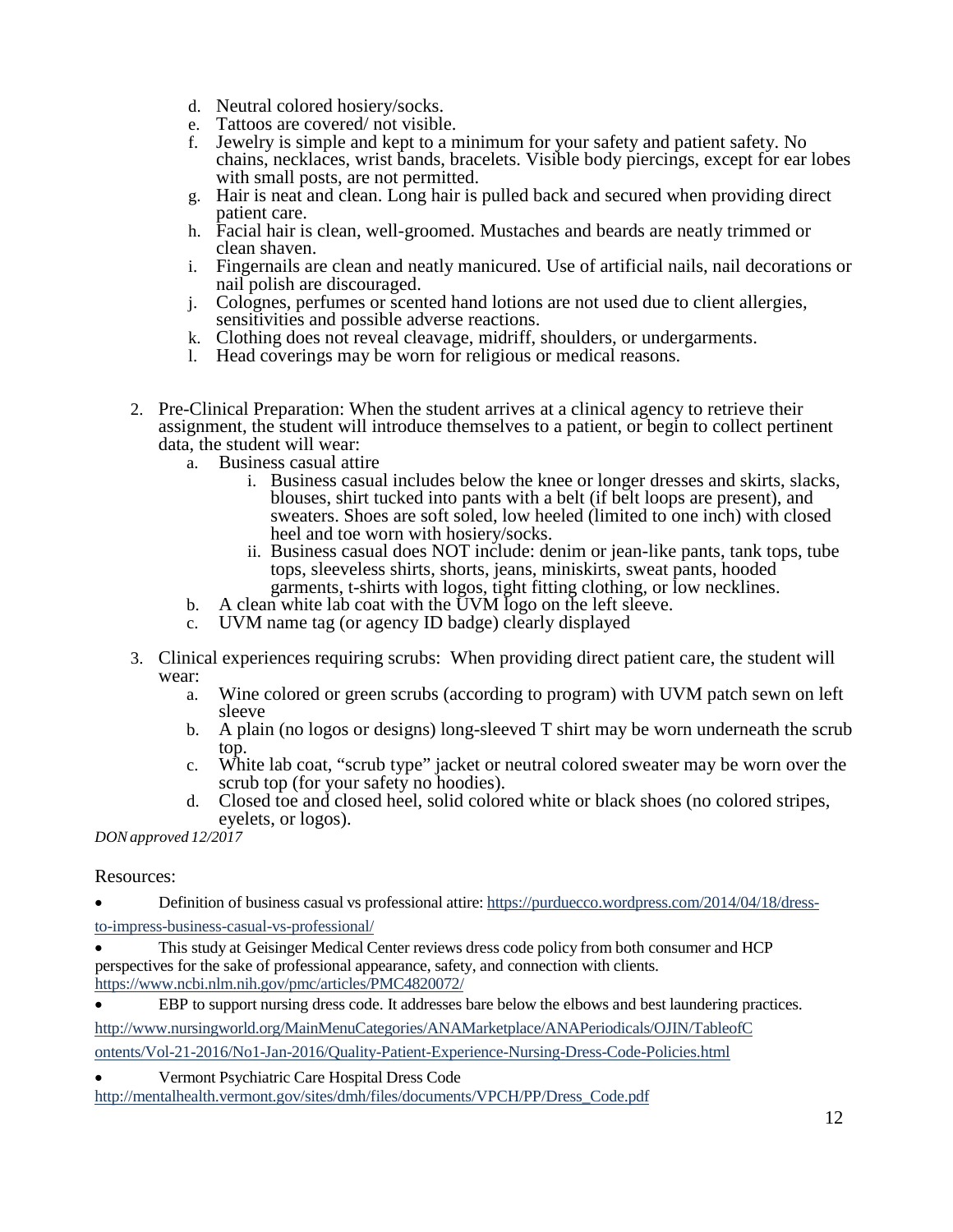# **Candidacy Requirements**

<span id="page-13-0"></span>Acceptance to candidacy for the degree is granted to those students who have met all pre-requisites for the graduate degree program and all of the Department of Nursing requirements for candidacy. Satisfactory completion of the written and oral components of a comprehensive examination are required for advancement to candidacy.

# **Graduation Requirements**

<span id="page-13-1"></span>The minimum requirements for the graduate programs are successful completion of**:**

- Core, track, and elective courses
- Comprehensive Examination
- CNL Project, or DNP Project

**UVM Graduate College Time limits for Graduate Degree Completion: Master's Degree –** Five years from matriculation **Doctoral Degree –** Nine years from matriculation

**APRN Certificate** - 5 years from matriculation (all courses)

All courses applied towards the degree must be taken within 5 years for master's degrees, 9 years for doctorates. Individual departments may set deadlines within these time limits.

# **DepartmentofNursingGraduateGradingPolicy**

<span id="page-13-2"></span>1. Students are expected to earn a final grade of B (83%) or better in graduate courses. If a student earns two grades of B- or any grade lower than a B-, it is grounds for dismissal.

2. Students are required to earn a satisfactory grade in clinical or project related courses. An unsatisfactory grade in a clinical course or project seminar or practicum is grounds for dismissal.

3. Grade rounding is completed for the final course grade. Final course grades will be rounded up from 0.50 and higher; rounded down from 0.49 and lower.

# <span id="page-13-3"></span>**DepartmentofNursingGraduateCompletionPolicy**

1. In order to graduate, all program requirements must be met within one academic semester of completion of final clinical practicum.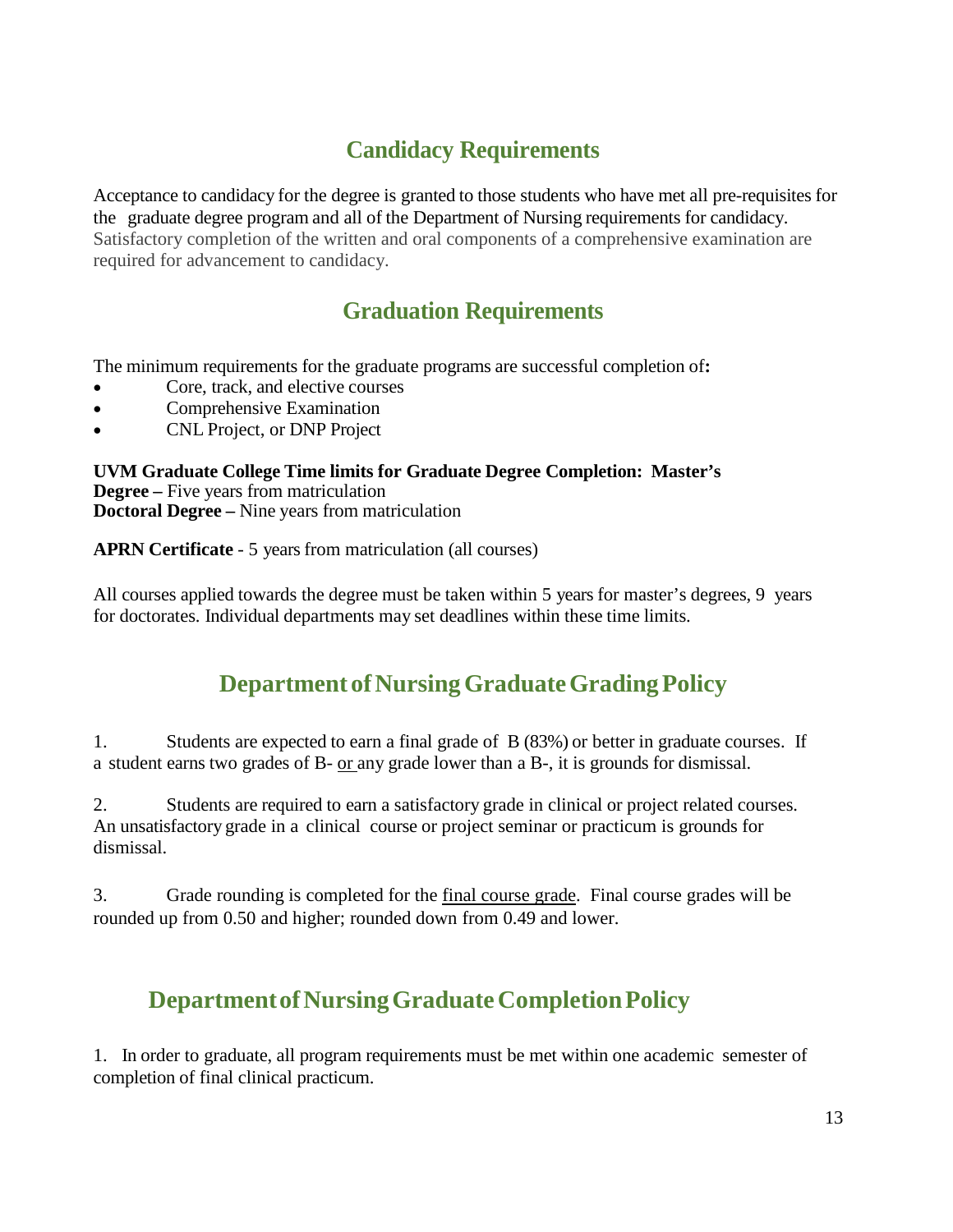### **UVMGraduateCollege**

<span id="page-14-0"></span>[http://www.uvm.edu/~gradcoll/](http://www.uvm.edu/%7Egradcoll/)

Please refer to the Graduate College for important information on different policies applicable to Graduate Students including (but not limited to) grading policy, leaves of absence and rights and responsibilities of graduate students.

Graduate Catalogue [http://catalogue.uvm.edu/pdf/2020-21\\_graduate.pdf](http://catalogue.uvm.edu/pdf/2020-21_graduate.pdf)

### **Comprehensive Examination**

#### <span id="page-14-1"></span>**Doctor of Nursing Practice Degree- Primary Care NP (FNP, AGNP) & Doctor of Nursing Practice Degree-Executive Nurse Leader (DNP)**

Comprehensive Exam: Following completion of the project proposal, the student will complete the comprehensive examination. Once the DNP Project Proposal (i.e. SQUIRE 2.0, item 1-12) is accepted by the DNP project advisor, the student is eligible to schedule the oral Comprehensive Exam. The integration of project and comprehensive examination is designed to allow students to demonstrate competency of knowledge acquired throughout the DNP curriculum and articulate how the American Association of Colleges of Nursing (AACN) Essentials of Doctoral Education for Advanced Nursing Practice [\(www.aacnnursing.org/Portals/42/Publications/DNPEssentials.pdf\)](http://(www.aacnnursing.org/Portals/42/Publications/DNPEssentials.pdf) and Nurse Practitioner Competencies 2017 NPCoreComps with Curric.pdf (ymaws.com) are integrated within the project.

#### **Master of Science Degree – Clinical Nurse Leader (CNL)**

Students will collaborate with their CNL project advisor on the development of the written CNL project proposal using SQUIRE format. The student must work closely with their team to develop a realistic timeline for completion of the CNL project proposal. Upon completion of the project proposal, the student will complete **the comprehensive examination**. The integration of project and comprehensive examination is designed to allow students to demonstrate mastery of knowledge acquired throughout the CNL program and to show how the American Association of Colleges of Nursing (AACN) Essentials of Masters Education in Nursing are integrated within their project. [\(http://www.aacnnursing.org/Portals/42/Publications/MastersEssentials11.pdf\)](https://nam02.safelinks.protection.outlook.com/?url=http%3A%2F%2Fwww.aacnnursing.org%2FPortals%2F42%2FPublications%2FMastersEssentials11.pdf&data=04%7C01%7Cbeatriz.cobeo.1%40med.uvm.edu%7C618321e0f4ca4470394d08d8f5117b05%7Ced03ff7aba9f420480a6b226316c919d%7C0%7C0%7C637528802707537218%7CUnknown%7CTWFpbGZsb3d8eyJWIjoiMC4wLjAwMDAiLCJQIjoiV2luMzIiLCJBTiI6Ik1haWwiLCJXVCI6Mn0%3D%7C1000&sdata=tXCcPIaSReYtlgF5TJnDQyp6U9BF5TSJTNY7BlK8x70%3D&reserved=0) Students will also deliver their personal CNL Elevator Speech formulated in GRNS 339 as a closing component of the comprehensive exam.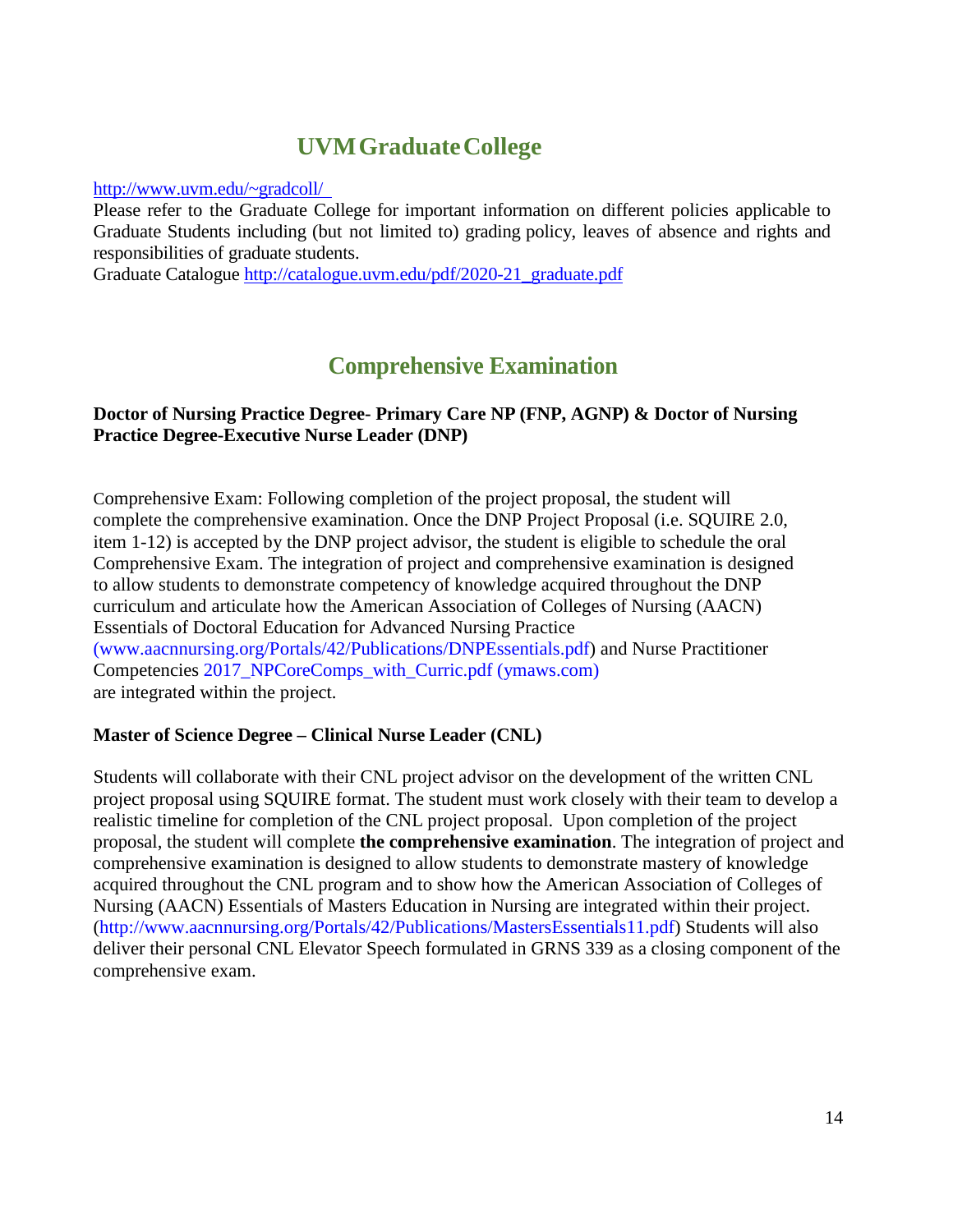# <span id="page-15-0"></span>**University,CNHS,andDepartment ofNursing GovernanceOrganizations**

There are multiple opportunities for student participation in the governance of the University, the College, and the Department of Nursing. Students may also join the Student Nurse Association and may qualify for Kappa Tau, the UVM Chapter of Sigma Theta Tau, the International Nursing Honor Society. Students are strongly encouraged to consider these opportunities and actively participate in this aspect of Universitylife.

In the Department of Nursing, the following committees and organizations seek graduate student participation:

| <b>Committee/Organization</b>                                                         | <b>Purpose</b>                                                                                                                                                                                                                                                     | <b>Membership</b>                                                                                                                                                                                               | <b>Meetings</b>                                                                          |
|---------------------------------------------------------------------------------------|--------------------------------------------------------------------------------------------------------------------------------------------------------------------------------------------------------------------------------------------------------------------|-----------------------------------------------------------------------------------------------------------------------------------------------------------------------------------------------------------------|------------------------------------------------------------------------------------------|
| <b>Graduate Education</b>                                                             | Functions as a working group to                                                                                                                                                                                                                                    | Five elected faculty members,                                                                                                                                                                                   | Monthly during the academic                                                              |
| Committee                                                                             | oversee and make<br>recommendations to the Faculty<br>Organization who are members<br>of the Graduate Faculty in the<br>Graduate College to refine.<br>implement, and evaluate the                                                                                 | student representation from the<br>graduate program, and other<br>invited persons with liaison<br>responsibilities.                                                                                             | year.                                                                                    |
| Kappa Tau Chapter of Sigma<br>Theta Tau International<br><b>Nursing Honor Society</b> | The purposes of Kappa Tau are to<br>recognize superior achievement<br>and development of leadership<br>qualities, foster high professional<br>standards, encourage creative<br>work, and strengthen commitment<br>to the ideals and purposes of the<br>profession. | Graduate nursing students are<br>required to have completed 1/4 of the<br>program of study. Students in<br>graduate programs are required to<br>achieve $a$ 3.5 GPA on a four-point<br>scale or its equivalent. | Kappa Tau<br>activities occur throughout the<br>semester and are open to all<br>members. |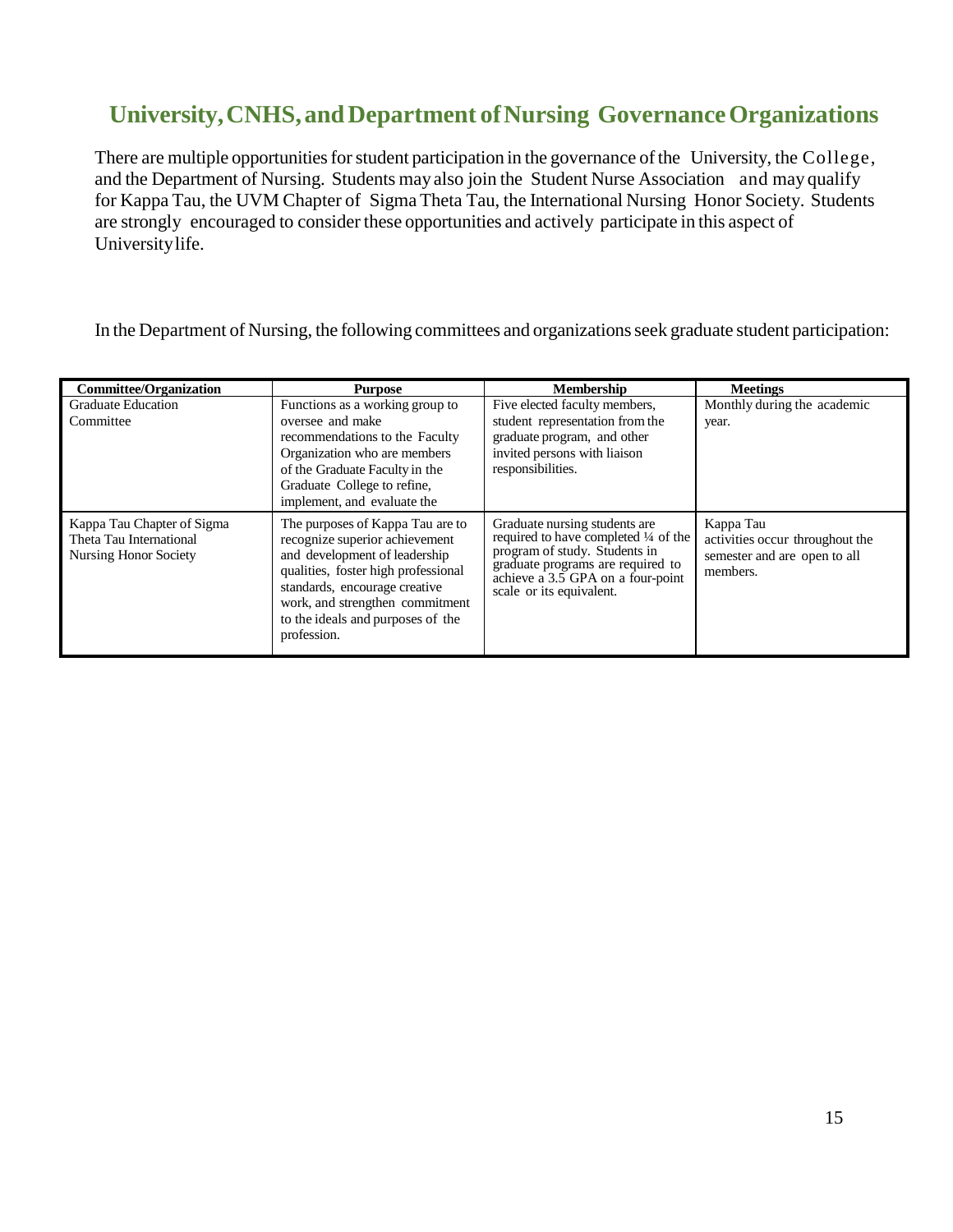# **ScholarlyandProfessionalRecognition**

#### <span id="page-16-0"></span>**Honors Day**

Honors Day is held each spring to recognize students for excellence in scholarship, leadership, clinical excellence and community service. Information on specific criteria and the nomination process for the following awards can be obtained from the College of Nursing and Health Sciences, Office of Student Services, Rowell 106.

#### Kappa Tau Chapter, Sigma Theta Tau International: Graduate Student Award

Awarded to a student in the graduate's program who demonstrates high professional and academic standards. The recipient is selected by the Kappa Tau Awards Committee.

#### UVM Medical Center Award for Innovation in Nursing Practice

Award was established in 1998 by the nurse administrators at UVMMC to recognize a graduate student who demonstrates innovation in practice in any setting, and a breakthrough initiative in patient care or patient education, or care coordination across the continuum.

#### Vermont State Nurses' Association Award

Awarded to a graduate student, who in the opinion of the faculty, best demonstrates outstanding clinical practice.

#### Special Recognition Awards

Awards may be given to graduating graduate students who demonstrate outstanding achievement in academics, significant University involvement and/or significant community service involvement.

### **Program Specific Policies**

#### **Doctor of Nursing Practice Program**

- DNP is a hybrid program, meaning that the majority of coursework will be delivered 50% using web- based design and 50% in-classroom.
- There will be non-clinical courses delivered using 100% web-based design.
- As part of the clinical experience, students are required to travel to distant areas of Vermont.
- Part of the clinical experience will include rotations in rural primary care.

### **Doctor of Nursing Practice Program: DEPN**

- DNP/DEPN is a hybrid program, meaning that the majority of coursework will be delivered 50% using web-based design and 50% in-classroom. The majority of the pre-RN licensure courses are campus based.
- There will be non-clinical courses delivered using 100% web-based design.